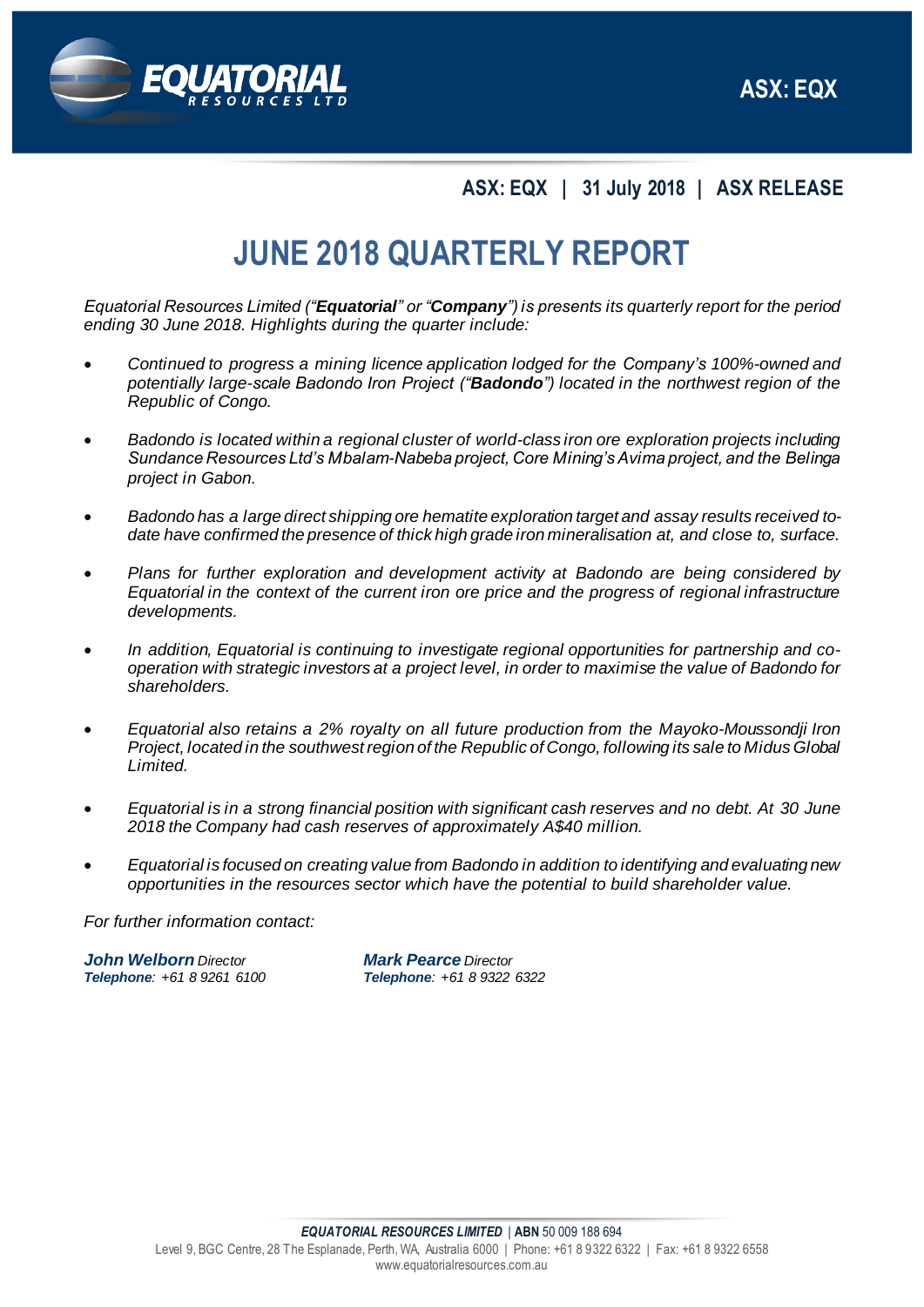### **Badondo Iron Project**

Equatorial is the 100% owner of the Badondo Iron Project, which is held by Equatorial's 100% owned subsidiary Congo Mining Exploration Ltd SARL Badondo is a potentially large-scale iron project in the northwest region of the Republic of Congo ("ROC"), within a regional cluster of world-class iron ore exploration projects including Sundance Resources Limited's Mbalam-Nabeba project.

Badondo has a large direct shipping ore hematite exploration target and assay results received to-date have confirmed the presence of thick high grade iron mineralisation at, and close to, surface.

In November 2016, the Company lodged a Mining Licence Application ("MLA") for Badondo. Under the terms of the ROC Mining Code, exploration licences are granted for an initial 3 year period and are then capable of being renewed, upon application, for two further periods of two years. The Badondo Exploration Licence was renewed for the second time by Government Decree dated 7 December 2015. According to the ROC Mining Code, if an exploration licence expires before a decision is made by the mining administration in regards to a MLA in respect of that exploration licence, then the validity of the exploration licence shall be extended. On 22 November 2016, Equatorial lodged the MLA for Badondo based on completed exploration work in order to position the Company with a 25 year right to mine at the project. During the quarter, Equatorial continuedto work with the Government with the aim of securing the Badondo Mining Licence.

Equatorial has plans for further exploration work at Badondo, which may include a follow-up drilling program. Further exploration and development programs at Badondo will be considered by the Company in the context of the current iron ore price and the progress of regional infrastructure developments.

In addition, Equatorial is continuing to investigate regional opportunities for partnership and cooperation with strategic investors at a project level, in order to maximise the value of Badondo for shareholders.

#### **Other Projects**

Equatorial retains a 2% royalty on all future production from Mayoko-Moussondji, calculated on the value of all sales of ore extracted, produced, sold or otherwise disposed of from the project.

#### **Corporate**

Equatorial is in a strong financial position with A\$39.8 million at 30 June 2018.

In addition to maximising the value of existing assets, the Company continues to identify and evaluate resource projects which have the potential to build shareholder value. Equatorial has assessed a number of new business opportunities and will make announcements to the market as appropriate should an acquisition occur.

#### **Tenement Information**

As at 30 June 2018, the Company has an interest in the following mining and exploration tenements:

| <b>Project Name</b>  | <b>Tenement Type</b>       | <b>Tenement Number</b> | % Interest | <b>Status</b> |
|----------------------|----------------------------|------------------------|------------|---------------|
| Badondo Iron Project | <b>Exploration Licence</b> | Decree No. 2015-984    | 100%       | Granted*      |

**\*** Equatorial has applied for a Mining Licence for Badondo. According to the ROC Mining Code, if an Exploration Licence expires before a decision is made by the mining administration in regards to a Mining Licence application, then the validity of the Exploration Licence is automatically extended.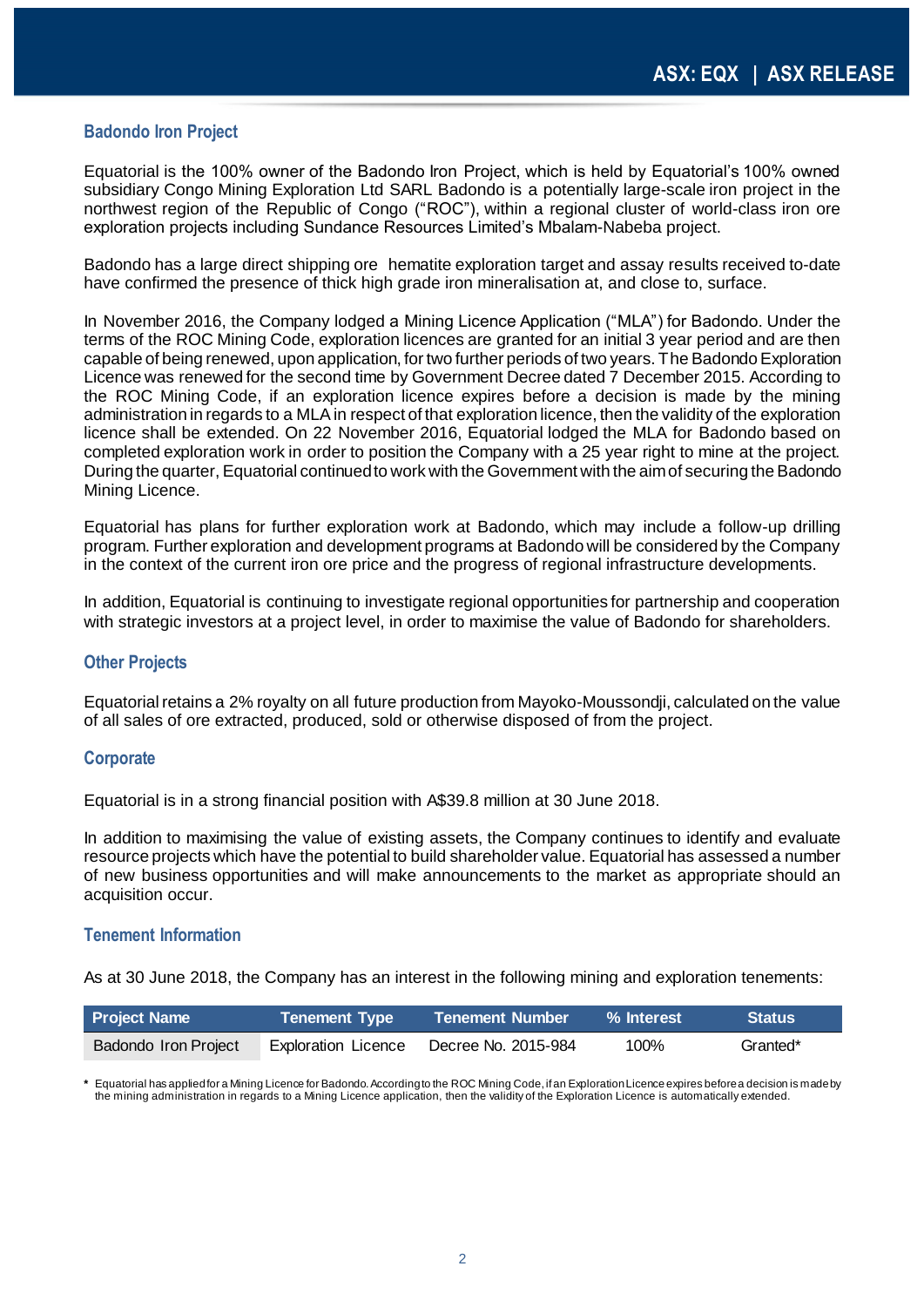### **ASX: EQX | ASX RELEASE**



**Figure 1: Badondo Project Location Figure 2: Badondo Exploration Targets**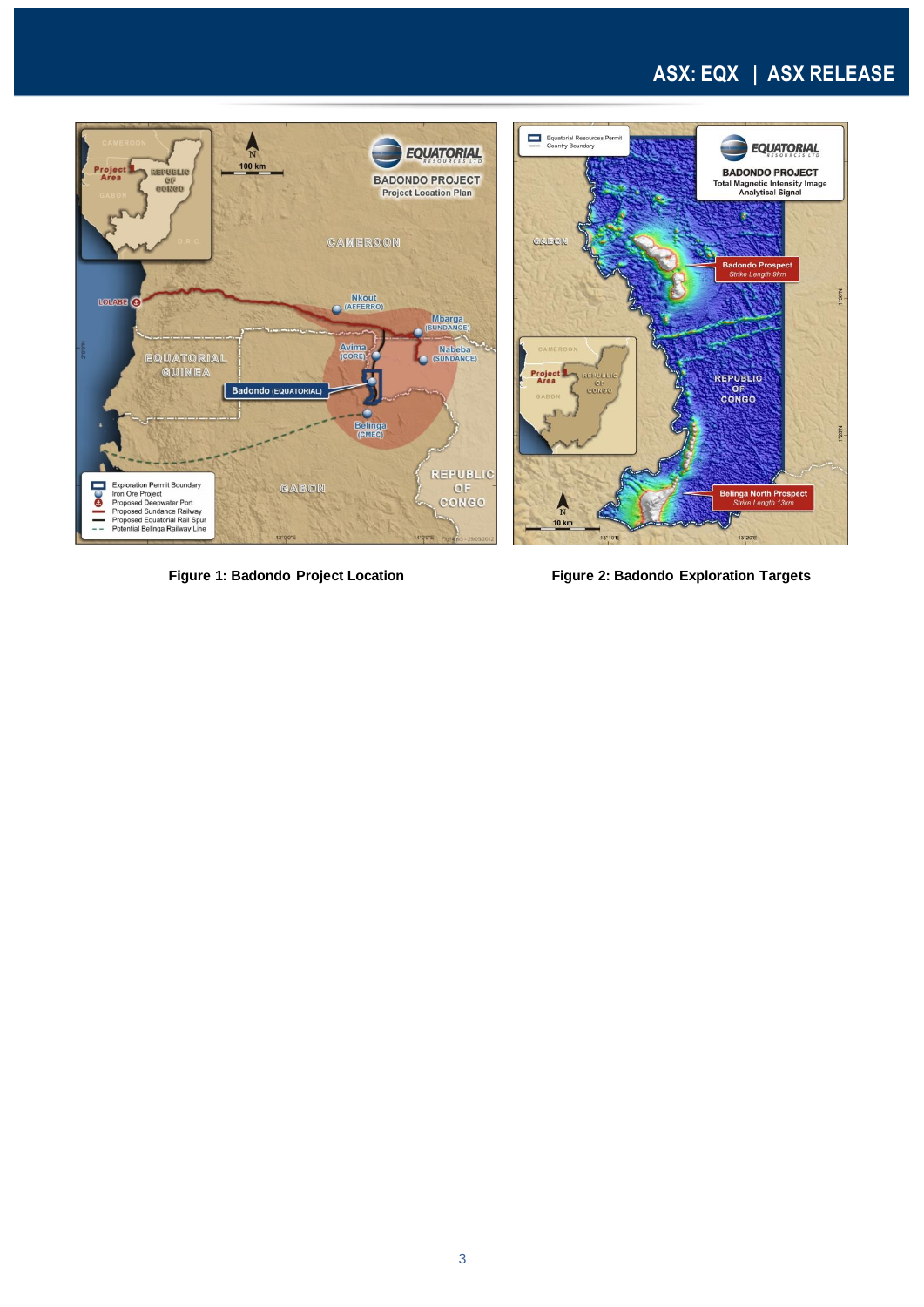*+Rule 5.5*

## **Appendix 5B**

### **Mining exploration entity and oil and gas exploration entity quarterly report**

Introduced 01/07/96 Origin Appendix 8 Amended 01/07/97, 01/07/98, 30/09/01, 01/06/10, 17/12/10, 01/05/13, 01/09/16

| Name of entity                                  |              |  |  |
|-------------------------------------------------|--------------|--|--|
| <b>Equatorial Resources Limited</b>             |              |  |  |
| <b>ABN</b><br>Quarter ended ("current quarter") |              |  |  |
| 50 009 188 694                                  | 30 June 2018 |  |  |

|     | <b>Consolidated statement of cash flows</b>       | <b>Current quarter</b><br>\$A'000 | Year to date<br>(12 months)<br>\$A'000 |
|-----|---------------------------------------------------|-----------------------------------|----------------------------------------|
| 1.  | <b>Cash flows from operating activities</b>       |                                   |                                        |
| 1.1 | Receipts from customers                           |                                   |                                        |
| 1.2 | Payments for                                      |                                   |                                        |
|     | exploration & evaluation<br>(a)                   | (45)                              | (153)                                  |
|     | development<br>(b)                                |                                   |                                        |
|     | production<br>(c)                                 |                                   |                                        |
|     | staff costs<br>(d)                                | (74)                              | (131)                                  |
|     | administration and corporate costs<br>(e)         | (87)                              | (333)                                  |
| 1.3 | Dividends received (see note 3)                   |                                   |                                        |
| 1.4 | Interest received                                 | 156                               | 881                                    |
| 1.5 | Interest and other costs of finance paid          |                                   |                                        |
| 1.6 | Income taxes paid                                 |                                   |                                        |
| 1.7 | Research and development refunds                  |                                   |                                        |
| 1.8 | Other (provide details if material):              |                                   |                                        |
|     | (a) refund of office bond                         |                                   | 100                                    |
|     | (b) business development                          | (43)                              | (434)                                  |
| 1.9 | Net cash from / (used in) operating<br>activities | (93)                              | (70)                                   |

<sup>+</sup> See chapter 19 for defined terms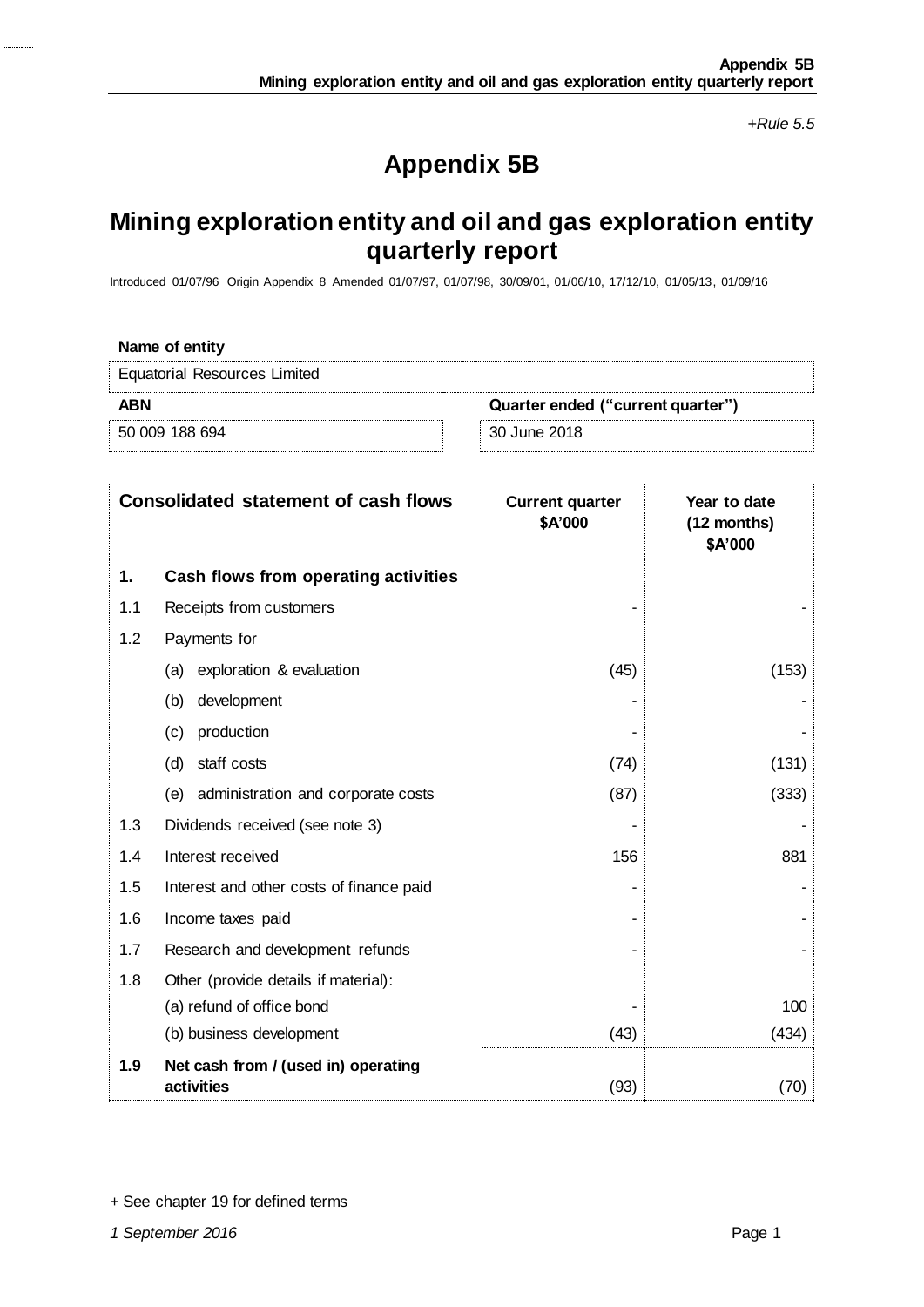|     | <b>Consolidated statement of cash flows</b>       | <b>Current quarter</b><br>\$A'000 | Year to date<br>(12 months)<br>\$A'000 |
|-----|---------------------------------------------------|-----------------------------------|----------------------------------------|
| 2.  | <b>Cash flows from investing activities</b>       |                                   |                                        |
| 2.1 | Payments to acquire:                              |                                   |                                        |
|     | property, plant and equipment<br>(a)              |                                   |                                        |
|     | (b)<br>tenements (see item 10)                    |                                   |                                        |
|     | investments<br>(c)                                |                                   |                                        |
|     | (d)<br>other non-current assets                   |                                   |                                        |
| 2.2 | Proceeds from the disposal of:                    |                                   |                                        |
|     | property, plant and equipment<br>(a)              |                                   |                                        |
|     | tenements (see item 10)<br>(b)                    |                                   |                                        |
|     | investments<br>(c)                                |                                   |                                        |
|     | (d)<br>other non-current assets                   |                                   |                                        |
| 2.3 | Cash flows from loans to other entities           |                                   |                                        |
| 2.4 | Dividends received (see note 3)                   |                                   |                                        |
| 2.5 | Other (provide details if material):              |                                   |                                        |
|     | (a) deferred consideration                        |                                   |                                        |
| 2.6 | Net cash from / (used in) investing<br>activities |                                   |                                        |

| 3.   | Cash flows from financing activities                                           |  |
|------|--------------------------------------------------------------------------------|--|
| 3.1  | Proceeds from issues of shares                                                 |  |
| 3.2  | Proceeds from issue of convertible notes                                       |  |
| 3.3  | Proceeds from exercise of share options                                        |  |
| 3.4  | Transaction costs related to issues of<br>shares, convertible notes or options |  |
| 3.5  | Proceeds from borrowings                                                       |  |
| 3.6  | Repayment of borrowings                                                        |  |
| 3.7  | Transaction costs related to loans and<br>borrowings                           |  |
| 3.8  | Dividends paid                                                                 |  |
| 3.9  | Other (provide details if material)                                            |  |
| 3.10 | Net cash from / (used in) financing<br>activities                              |  |

<sup>+</sup> See chapter 19 for defined terms

 $\frac{1}{2}$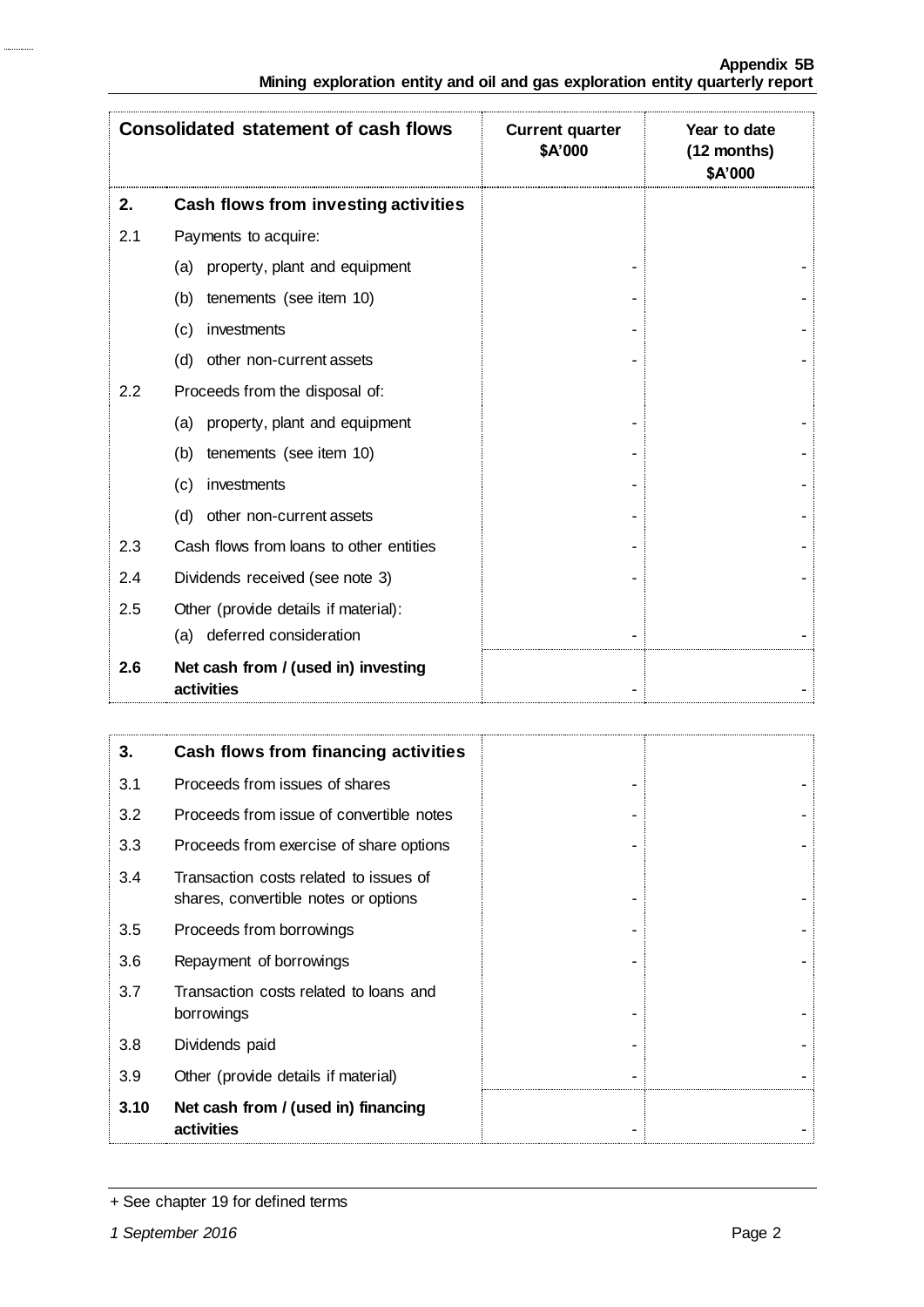|     | <b>Consolidated statement of cash flows</b>                              | <b>Current quarter</b><br>\$A'000 | Year to date<br>$(12$ months)<br>\$A'000 |
|-----|--------------------------------------------------------------------------|-----------------------------------|------------------------------------------|
| 4.  | Net increase / (decrease) in cash and<br>cash equivalents for the period |                                   |                                          |
| 4.1 | Cash and cash equivalents at beginning of<br>period                      | 39,941                            | 39,918                                   |
| 4.2 | Net cash from / (used in) operating<br>activities (item 1.9 above)       | (93)                              | (70)                                     |
| 4.3 | Net cash from / (used in) investing activities<br>item 2.6 above)        |                                   |                                          |
| 4.4 | Net cash from / (used in) financing activities<br>(item 3.10 above)      |                                   |                                          |
| 4.5 | Effect of movement in exchange rates on<br>cash held                     |                                   |                                          |
| 4.6 | Cash and cash equivalents at end of<br>period                            | 39,848                            | 39,848                                   |

| 5.  | Reconciliation of cash and cash<br>equivalents<br>at the end of the quarter (as shown in the<br>consolidated statement of cash flows) to the<br>related items in the accounts | <b>Current quarter</b><br>\$A'000 | <b>Previous quarter</b><br>\$A'000 |
|-----|-------------------------------------------------------------------------------------------------------------------------------------------------------------------------------|-----------------------------------|------------------------------------|
| 5.1 | <b>Bank balances</b>                                                                                                                                                          | 198                               | 291                                |
| 5.2 | Call deposits                                                                                                                                                                 | 39.650                            | 39,650                             |
| 5.3 | <b>Bank overdrafts</b>                                                                                                                                                        |                                   |                                    |
| 5.4 | Other (provide details)                                                                                                                                                       |                                   |                                    |
| 5.5 | Cash and cash equivalents at end of<br>quarter (should equal item 4.6 above)                                                                                                  | 39.848                            | 39.941                             |

<sup>+</sup> See chapter 19 for defined terms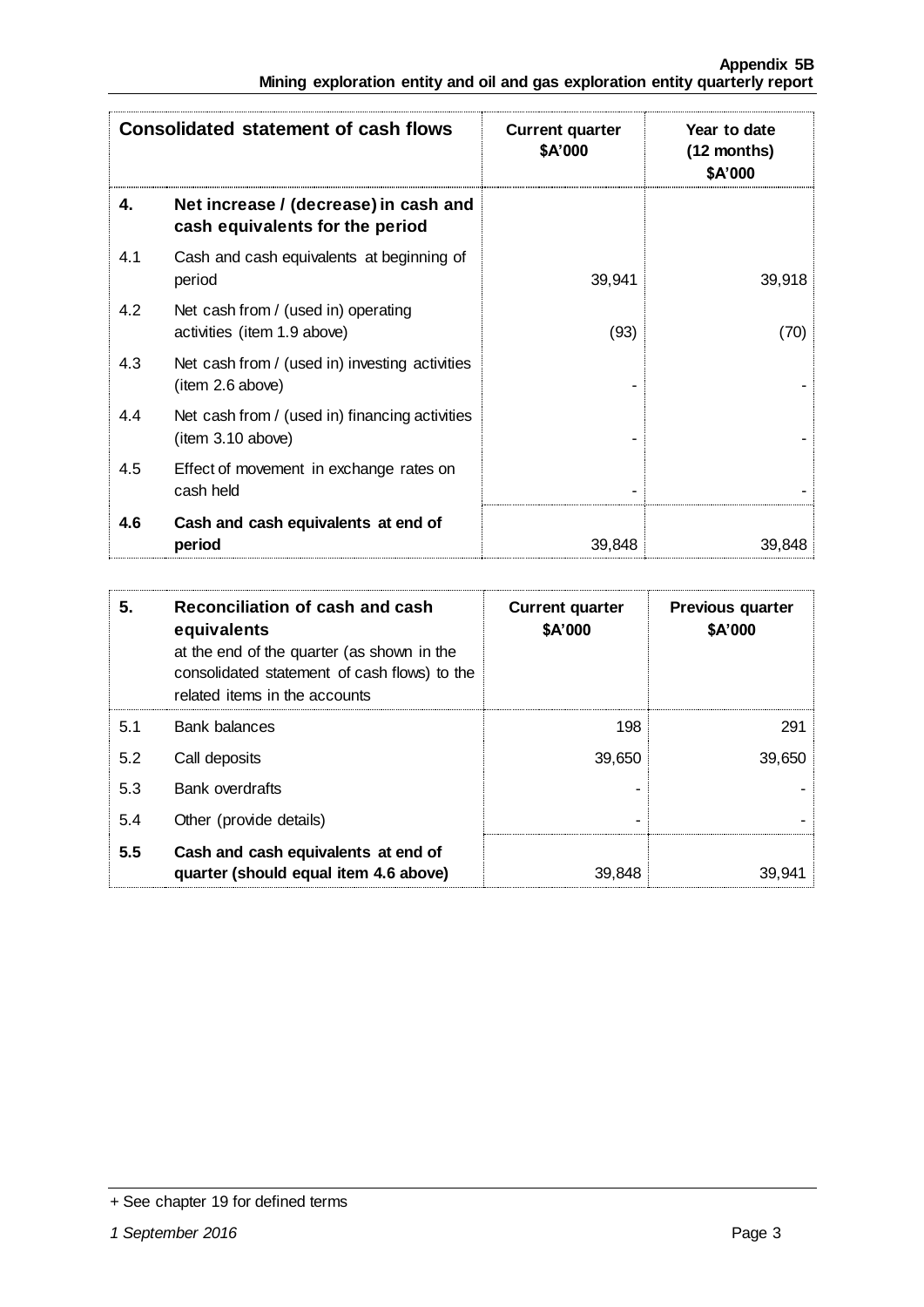| 6.  | Payments to directors of the entity and their associates                          | <b>Current quarter</b><br><b>\$A'000</b> |
|-----|-----------------------------------------------------------------------------------|------------------------------------------|
| 6.1 | Aggregate amount of payments to these parties included in item 1.2                | 136.                                     |
| 6.2 | Aggregate amount of cash flow from loans to these parties included<br>in item 2.3 |                                          |

6.3 Include below any explanation necessary to understand the transactions included in items 6.1 and 6.2

Payments include directors' fees, superannuation, executive remuneration, company secretarial services and provision of a fully serviced office.

| 7. | Payments to related entities of the entity and their |
|----|------------------------------------------------------|
|    | associates                                           |

- 7.1 Aggregate amount of payments to these parties included in item 1.2
- 7.2 Aggregate amount of cash flow from loans to these parties included in item  $2.3$
- 7.3 Include below any explanation necessary to understand the transactions included in items 7.1 and 7.2

Not applicable.

| 8.        | <b>Financing facilities available</b><br>Add notes as necessary for an<br>understanding of the position | <b>Total facility amount</b><br>at quarter end<br>\$A'000 | Amount drawn at<br>quarter end<br>\$A'000 |
|-----------|---------------------------------------------------------------------------------------------------------|-----------------------------------------------------------|-------------------------------------------|
| <b>81</b> | Loan facilities                                                                                         |                                                           |                                           |
| 8.2       | Credit standby arrangements                                                                             |                                                           |                                           |
| 8.3       | Other (please specify)                                                                                  |                                                           |                                           |

8.4 Include below a description of each facility above, including the lender, interest rate and whether it is secured or unsecured. If any additional facilities have been entered into or are proposed to be entered into after quarter end, include details of those facilities as well.

Not applicable.

| + See chapter 19 for defined terms |  |  |
|------------------------------------|--|--|
|------------------------------------|--|--|

**Current quarter \$A'000**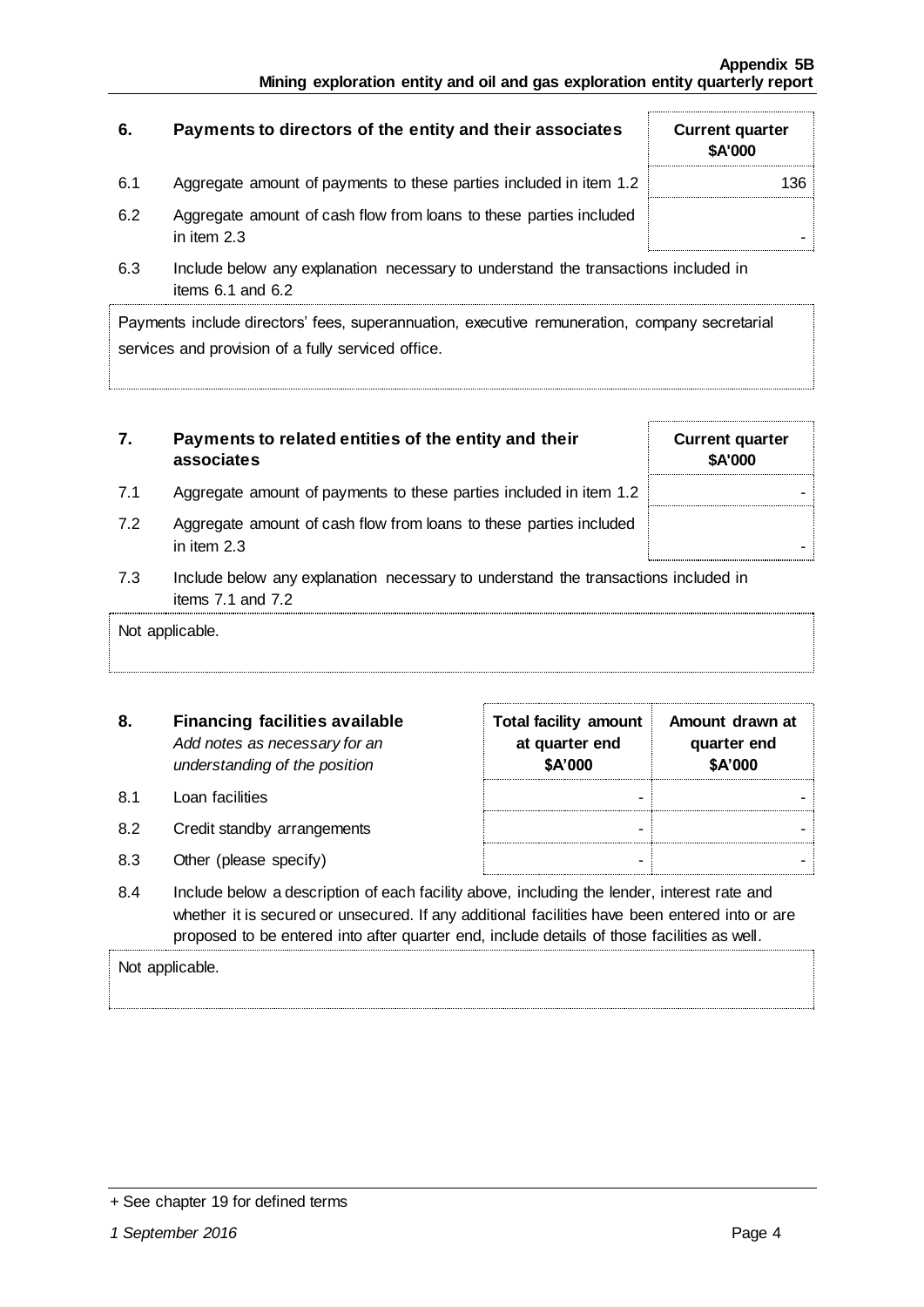| 9.  | <b>Estimated cash outflows for next quarter</b> | \$A'000 |
|-----|-------------------------------------------------|---------|
| 9.1 | Exploration and evaluation                      | 50      |
| 9.2 | Development                                     |         |
| 9.3 | Production                                      |         |
| 9.4 | Staff costs                                     | (50)    |
| 9.5 | Administration and corporate costs              | 100     |
| 9.6 | Other (provide details if material)             |         |
| 9.7 | Total estimated cash outflows                   |         |

| 10.  | Changes in<br>tenements<br>(items $2.1(b)$ and<br>$2.2(b)$ above)                                 | <b>Tenement</b><br>reference and<br>location | Nature of<br>interest | Interest at<br>beginning of<br>quarter | Interest at<br>end of quarter |
|------|---------------------------------------------------------------------------------------------------|----------------------------------------------|-----------------------|----------------------------------------|-------------------------------|
| 10.1 | Interests in mining<br>tenements and<br>petroleum tenements<br>lapsed, relinquished<br>or reduced |                                              |                       |                                        |                               |
| 10.2 | Interests in mining<br>tenements and<br>petroleum tenements<br>acquired or increased              |                                              |                       |                                        |                               |

<sup>+</sup> See chapter 19 for defined terms